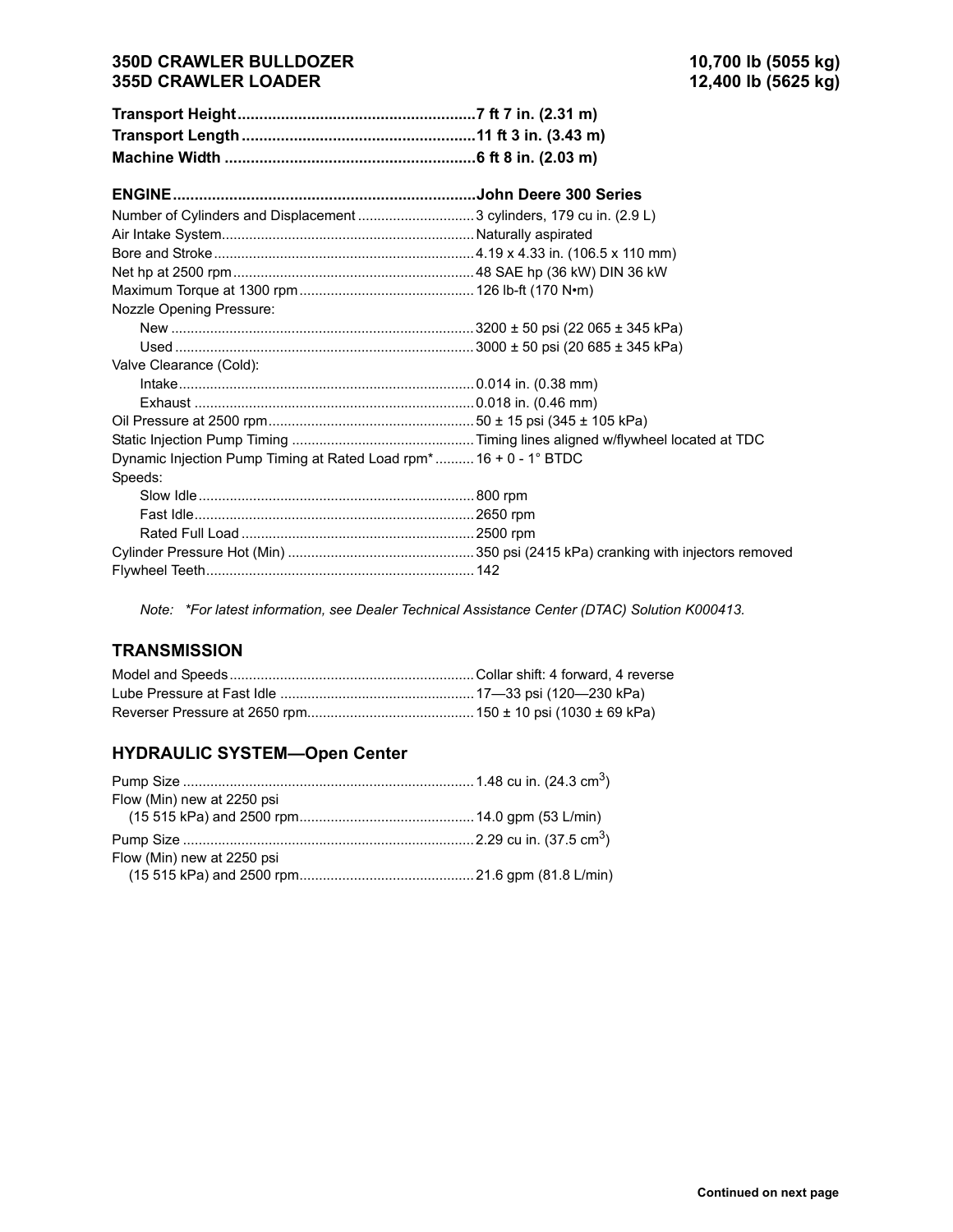# **RELIEF VALVE SETTINGS**

| <b>System Relief Valves:</b>        |  |
|-------------------------------------|--|
|                                     |  |
|                                     |  |
|                                     |  |
|                                     |  |
|                                     |  |
| Loader Circuit Relief Valves:       |  |
|                                     |  |
|                                     |  |
|                                     |  |
|                                     |  |
| 9250 Backhoe Circuit Relief Valves: |  |
|                                     |  |
|                                     |  |
|                                     |  |
|                                     |  |
|                                     |  |
| 9300 Backhoe Circuit Relief Valves: |  |
|                                     |  |
|                                     |  |
|                                     |  |
|                                     |  |
|                                     |  |
| 9550 Backhoe Circuit Relief Valves: |  |
|                                     |  |
|                                     |  |
|                                     |  |
|                                     |  |
|                                     |  |

# **CYCLE TIMES**

|                       | <b>Minimum</b> | <b>Maximum</b> |
|-----------------------|----------------|----------------|
| <b>Bulldozer</b>      | Seconds        | <b>Seconds</b> |
| Blade:                |                |                |
|                       |                | 5.0            |
|                       |                | 2.4            |
|                       |                | 1.5            |
|                       |                | 3.8            |
|                       | <b>Minimum</b> | <b>Maximum</b> |
| Loader (Empty Bucket) | <b>Seconds</b> | <b>Seconds</b> |
| Boom:                 |                |                |
|                       |                | 10.0           |
|                       |                | 4.2            |
|                       |                | 5.0            |
| Bucket:               |                |                |
|                       |                | 2.3            |
|                       |                | 1.0            |
|                       | <b>Minimum</b> | <b>Maximum</b> |
| <b>Backhoes</b>       | <b>Seconds</b> | <b>Seconds</b> |
| Bucket:               |                |                |
|                       |                | 5              |
|                       |                | 0              |